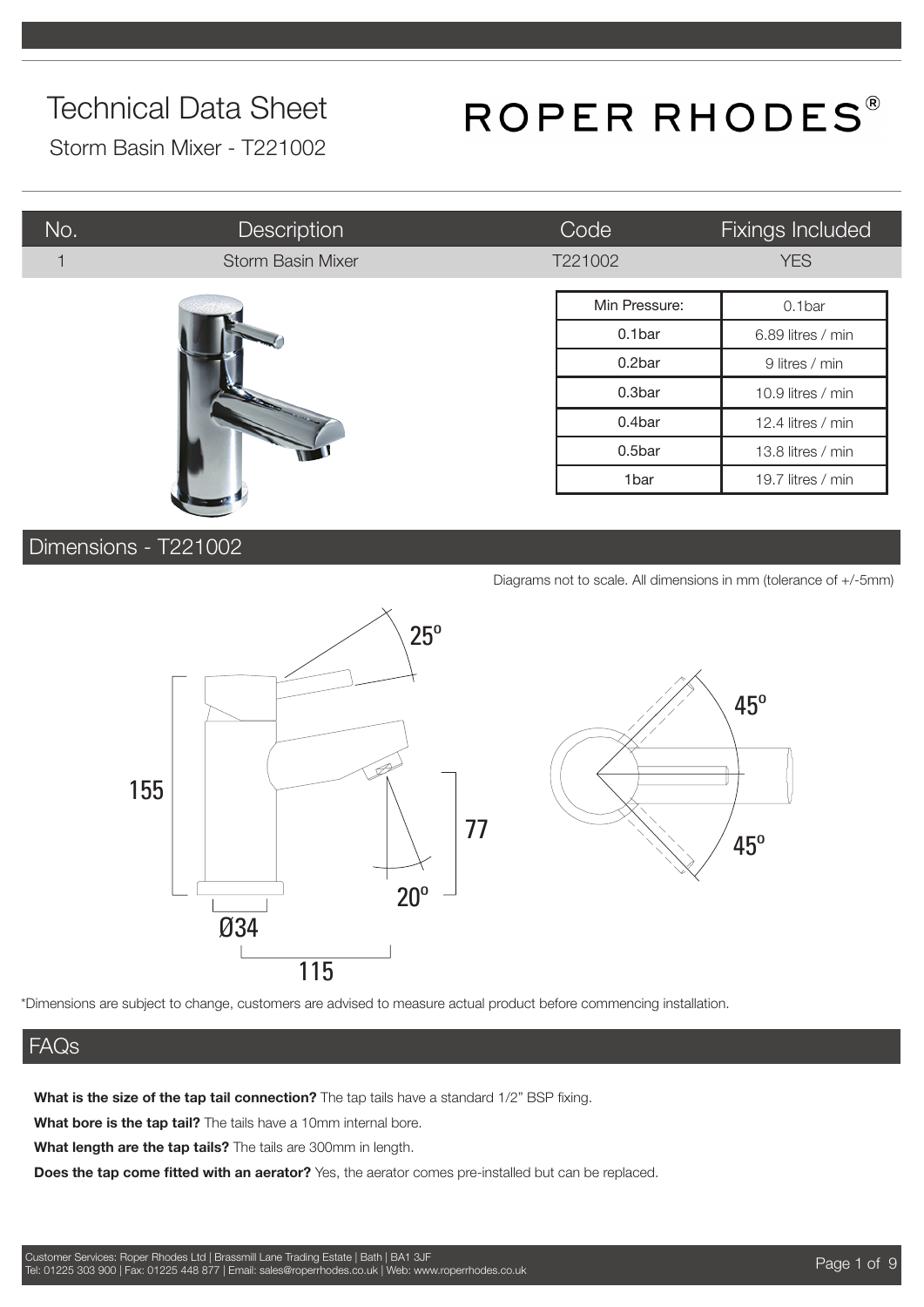## ROPER RHODES®

Storm Mini Basin Mixer - T226002

| No. | <b>Description</b>     | Code          | Fixings Included  |
|-----|------------------------|---------------|-------------------|
|     | Storm Mini Basin Mixer | T226002       | <b>YES</b>        |
|     |                        |               |                   |
|     |                        | Min Pressure: | 0.1bar            |
|     |                        | 0.1bar        | 6.24 litres/ min  |
|     |                        | 0.2bar        | 7.5 litres / min  |
|     |                        | 0.3bar        | 9 litres / min    |
|     |                        | 0.4bar        | 9.9 litres / min  |
|     |                        | 0.5bar        | 11 litres / min   |
|     |                        | 1bar          | 15.7 litres / min |

#### Dimensions - T226002

Diagrams not to scale. All dimensions in mm (tolerance of +/-5mm)

45º

45º



\*Dimensions are subject to change, customers are advised to measure actual product before commencing installation.

#### FAQs

**What is the size of the tap tail connection?** The tap tails have a standard 1/2" BSP fixing.

**What bore is the tap tail?** The tails have a 10mm internal bore.

**What length are the tap tails?** The tails are 300mm in length.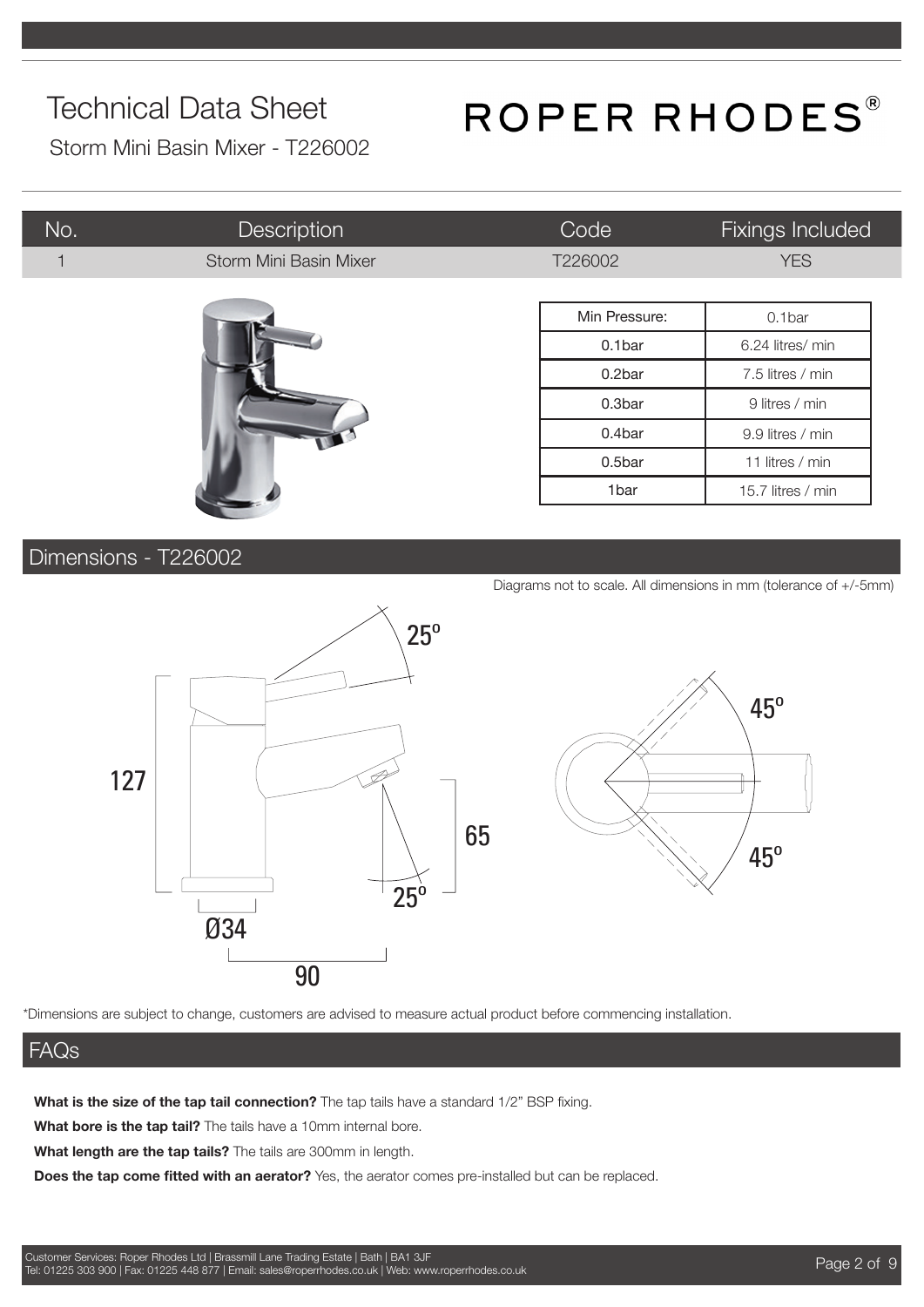## ROPER RHODES®

Storm Bath Filler - T223202

| No.                     | <b>Description</b>       | Code          | Fixings Included  |
|-------------------------|--------------------------|---------------|-------------------|
| $\overline{\mathbf{1}}$ | <b>Storm Bath Filler</b> | T223202       | <b>YES</b>        |
|                         |                          | Min Pressure: | 0.2bar            |
|                         |                          | 0.2bar        | 11.8 litres / min |
|                         |                          | 0.3bar        | 14.7 litres / min |
|                         |                          | 0.4bar        | 15.8 litres / min |
|                         |                          | 0.5bar        | 17.6 litres / min |
|                         |                          | 1bar          | 22.4 litres / min |
|                         |                          | 2bar          | 31.2 litres / min |

#### Dimensions - T223202

Diagrams not to scale. All dimensions in mm (tolerance of +/-5mm)



\*Dimensions are subject to change, customers are advised to measure actual product before commencing installation.

#### FAQs

**Does the tap come fitted with an aerator?** Yes, the aerator comes pre-installed but can be replaced.

**What size plumbing fittings are needed for the threaded legs?** This product will work with standard 3/4" plumbing fittings.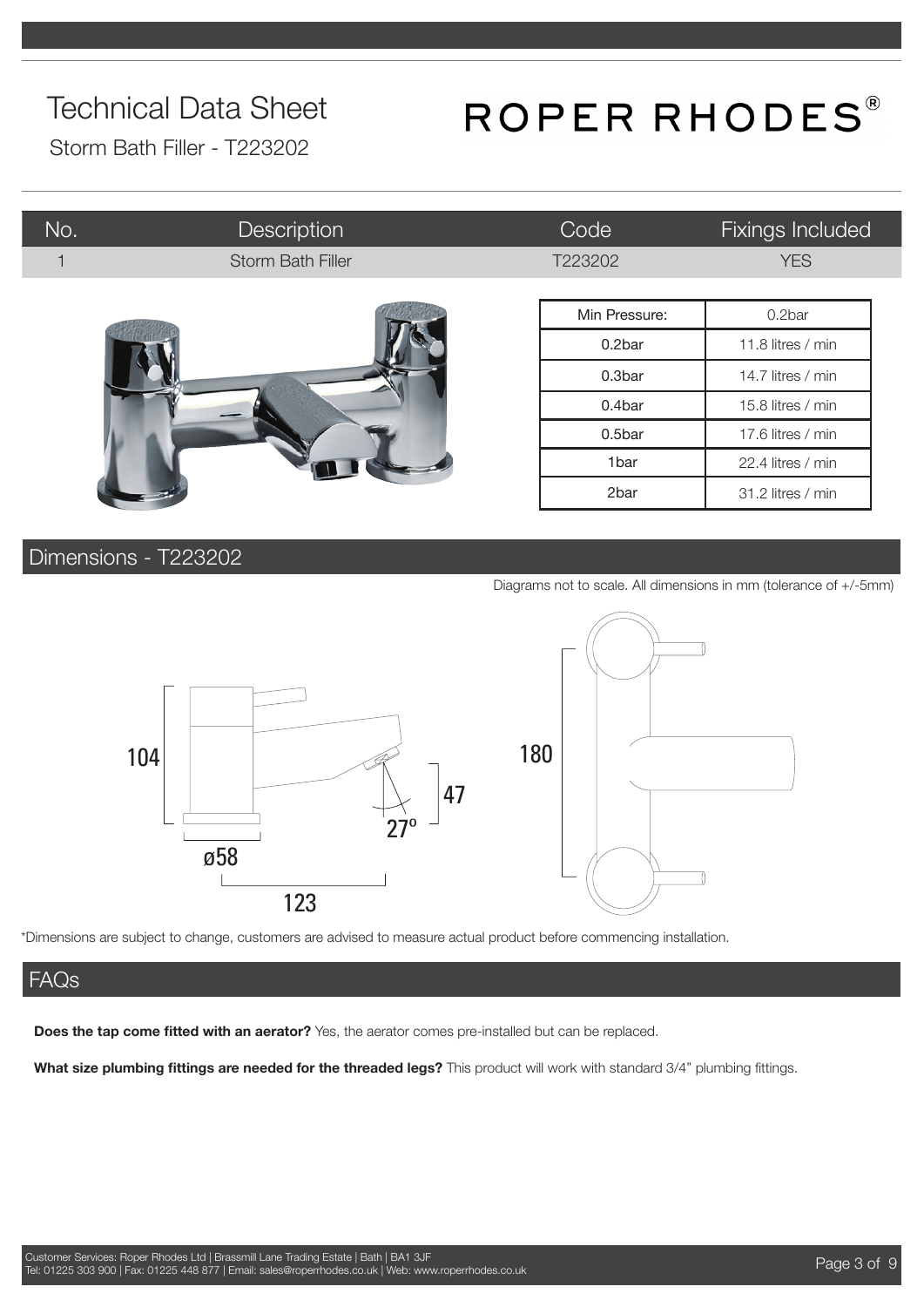## ROPER RHODES®

Storm Bath Shower Mixer - T224002

| No. | Description                    | Code          | <b>Fixings Included</b> |
|-----|--------------------------------|---------------|-------------------------|
|     | <b>Storm Bath Shower Mixer</b> | T224202       | <b>YES</b>              |
|     |                                |               |                         |
|     |                                | Min Pressure: | 0.2bar                  |
|     |                                | 0.2bar        | 11 litres / min         |
|     |                                | 0.3bar        | 12.6 litres / min       |
|     |                                | 0.4bar        | 13.7 litres / min       |
|     |                                | 0.5bar        | 14 litres / min         |
|     |                                | 1bar          | 15.9 litres / min       |
|     |                                | 2bar          | 23 litres / min         |
|     |                                |               |                         |

#### Dimensions - T224202

Diagrams not to scale. All dimensions in mm (tolerance of +/-5mm)



\*Dimensions are subject to change, customers are advised to measure actual product before commencing installation.

#### FAQs

**Does the tap come fitted with an aerator?** Yes, the aerator comes pre-installed but can be replaced.

**What size plumbing fittings are needed for the threaded legs?** This product will work with standard 3/4" plumbing fittings.

**What size are the connections for the shower hose?** The threaded connections on the shower hose are a standard 1/2" BSP connection.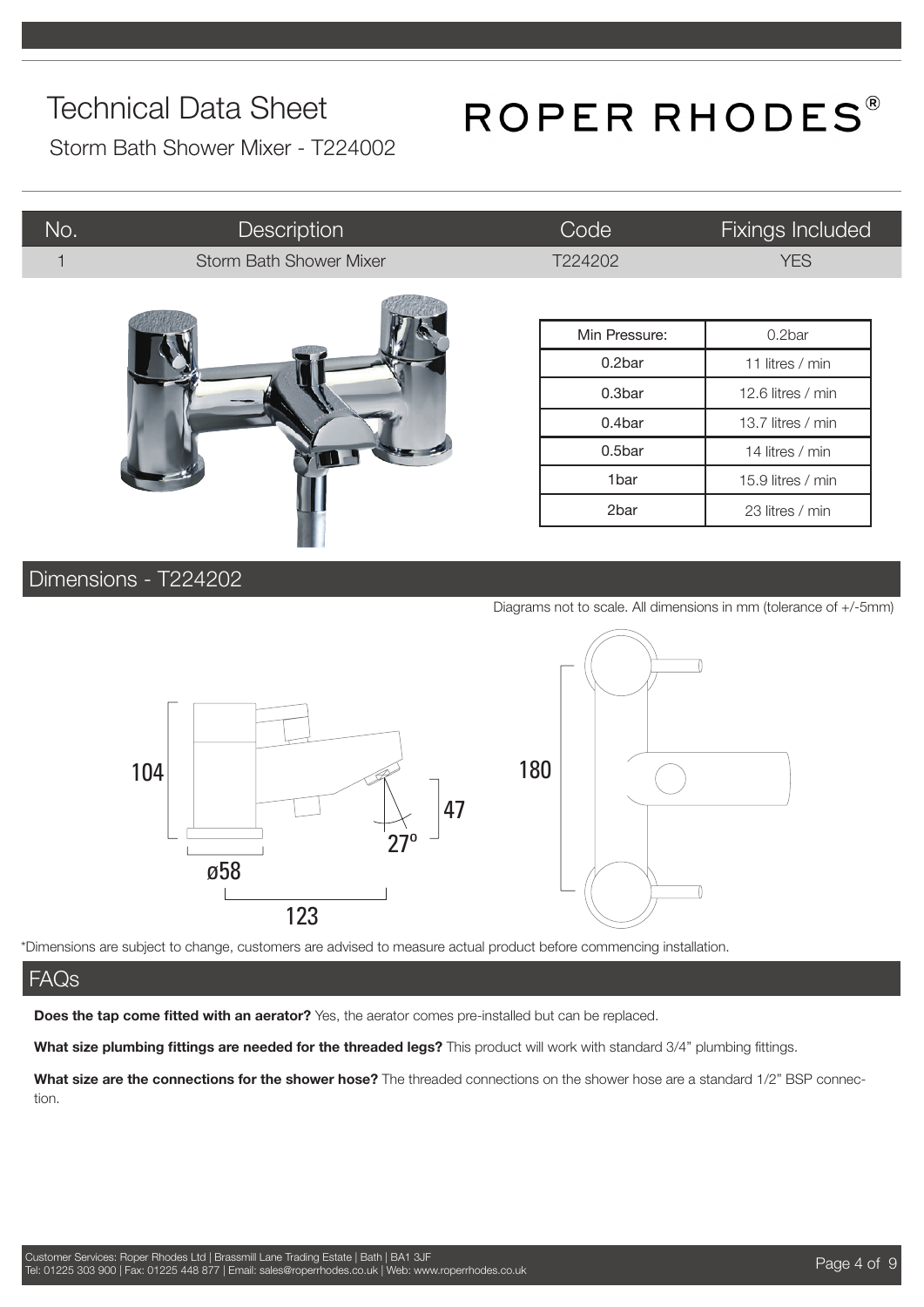## ROPER RHODES®

Storm Tall Basin Mixer - T225002

| No. | Description                   | Code          | Fixings Included  |
|-----|-------------------------------|---------------|-------------------|
| 1   | <b>Storm Tall Basin Mixer</b> | T225002       | <b>YES</b>        |
|     |                               | Min Pressure: | 0.1bar            |
|     |                               | 0.1bar        | 6.89 litres / min |
|     |                               | 0.2bar        | 9 litres / min    |
|     |                               | 0.3bar        | 10.9 litres / min |
|     |                               | 0.4bar        | 12.4 litres / min |
|     |                               | 0.5bar        | litres / min      |
|     |                               | 1bar          | litres / min      |
|     |                               |               |                   |

#### Dimensions - T225002

Diagrams not to scale. All dimensions in mm (tolerance of +/-5mm)



\*Dimensions are subject to change, customers are advised to measure actual product before commencing installation.

#### FAQs

**What is the size of the tap tail connection?** The tap tails have a standard 1/2" BSP fixing.

**What bore is the tap tail?** The tails have a 10mm internal bore.

**What length are the tap tails?** The tails are 300mm in length.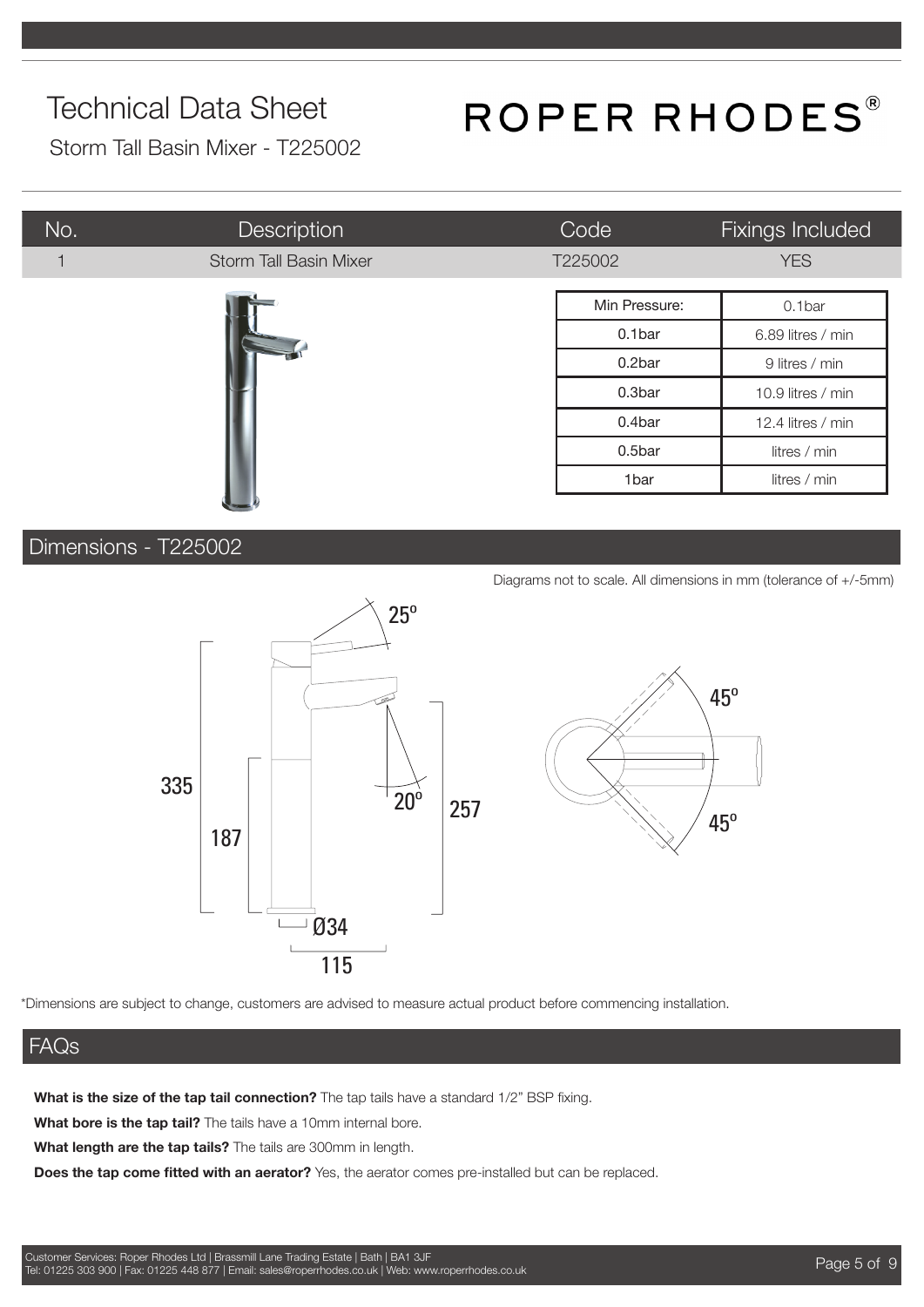## ROPER RHODES®

Storm Bidet Basin Mixer - T222002

| No.            | <b>Description</b>      | Code          | Fixings Included  |
|----------------|-------------------------|---------------|-------------------|
| $\overline{1}$ | Storm Bidet Basin Mixer | T222002       | <b>YES</b>        |
|                |                         | Min Pressure: | 0.2bar            |
|                |                         | 0.2bar        | 6.8 litres / min  |
|                |                         | 0.3bar        | 7.5 litres / min  |
|                |                         | 0.4bar        | 8.1 litres / min  |
|                |                         | 0.5bar        | 9.7 litres / min  |
|                |                         | 1bar          | 11.5 litres / min |
|                |                         | 2bar          | 18 litres / min   |

#### Dimensions - T222002

Diagrams not to scale. All dimensions in mm (tolerance of +/-5mm) 155 90 107 45º 25º 45º Ø34 50º

\*Dimensions are subject to change, customers are advised to measure actual product before commencing installation.

#### FAQs

**What is the size of the tap tail connection?** The tap tails have a standard 1/2" BSP fixing.

**What bore is the tap tail?** The tails have a 10mm internal bore.

**What length are the tap tails?** The tails are 300mm in length.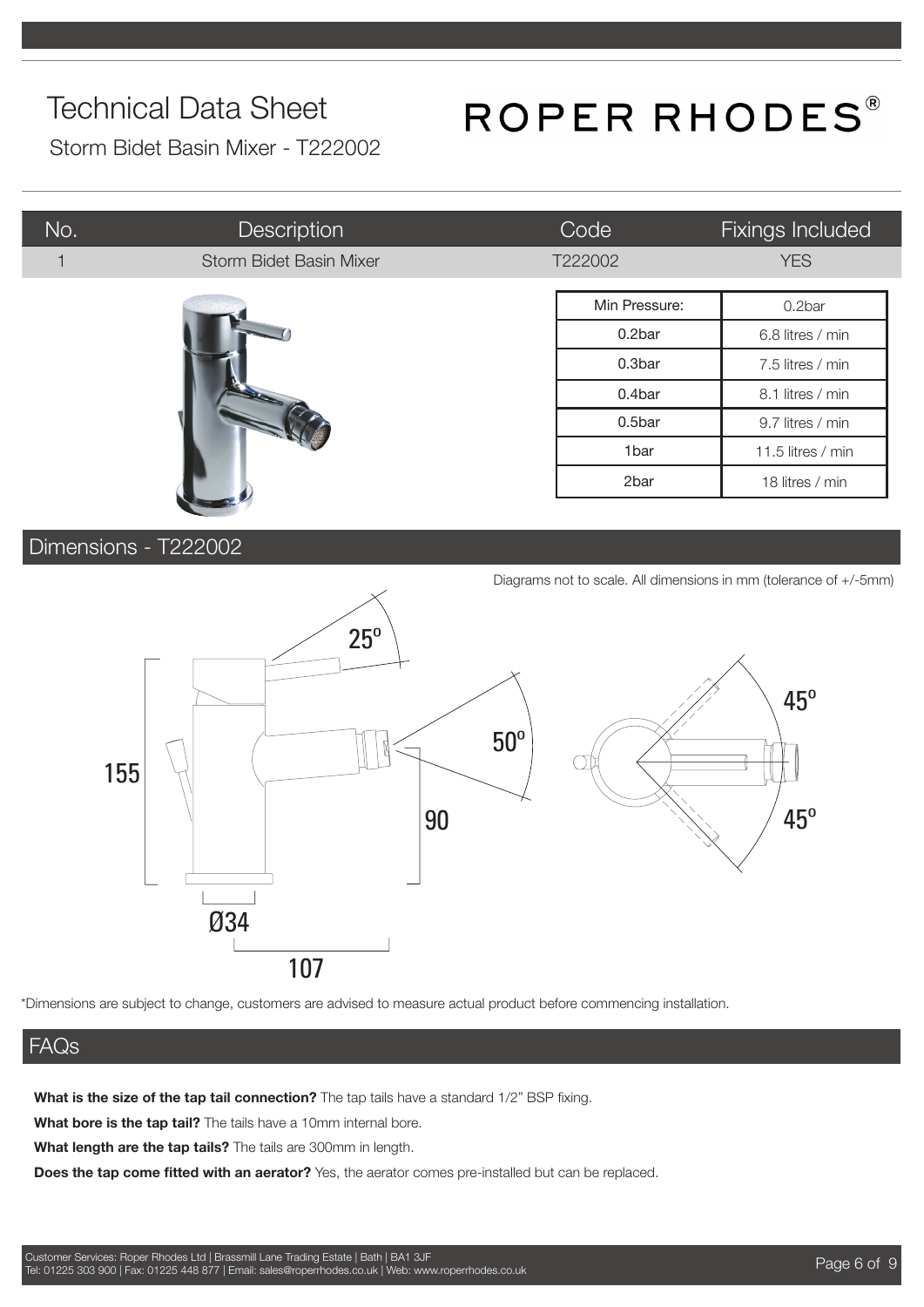## ROPER RHODES®

Storm Side Action Basin Mixer - T221602

| No. | Description                          | Code          | <b>Fixings Included</b> |
|-----|--------------------------------------|---------------|-------------------------|
| 1   | <b>Storm Side Action Basin Mixer</b> | T221602       | <b>YES</b>              |
|     |                                      |               |                         |
|     |                                      | Min Pressure: | 0.1bar                  |
|     |                                      | 0.1bar        | 6.8 litres / min        |
|     |                                      | 0.2bar        | 7.4 litres / min        |
|     |                                      | 0.3bar        | 9 litres / min          |
|     |                                      | 0.4bar        | 10.5 litres / min       |
|     |                                      | 0.5bar        | 12.6 litres / min       |
|     |                                      | 1bar          | 14.9 litres / min       |

Dimensions - T221602

Diagrams not to scale. All dimensions in mm (tolerance of +/-5mm)



\*Dimensions are subject to change, customers are advised to measure actual product before commencing installation.

#### FAQs

**What is the size of the tap tail connection?** The tap tails have a standard 1/2" BSP fixing.

**What bore is the tap tail?** The tails have a 10mm internal bore.

**What length are the tap tails?** The tails are 300mm in length.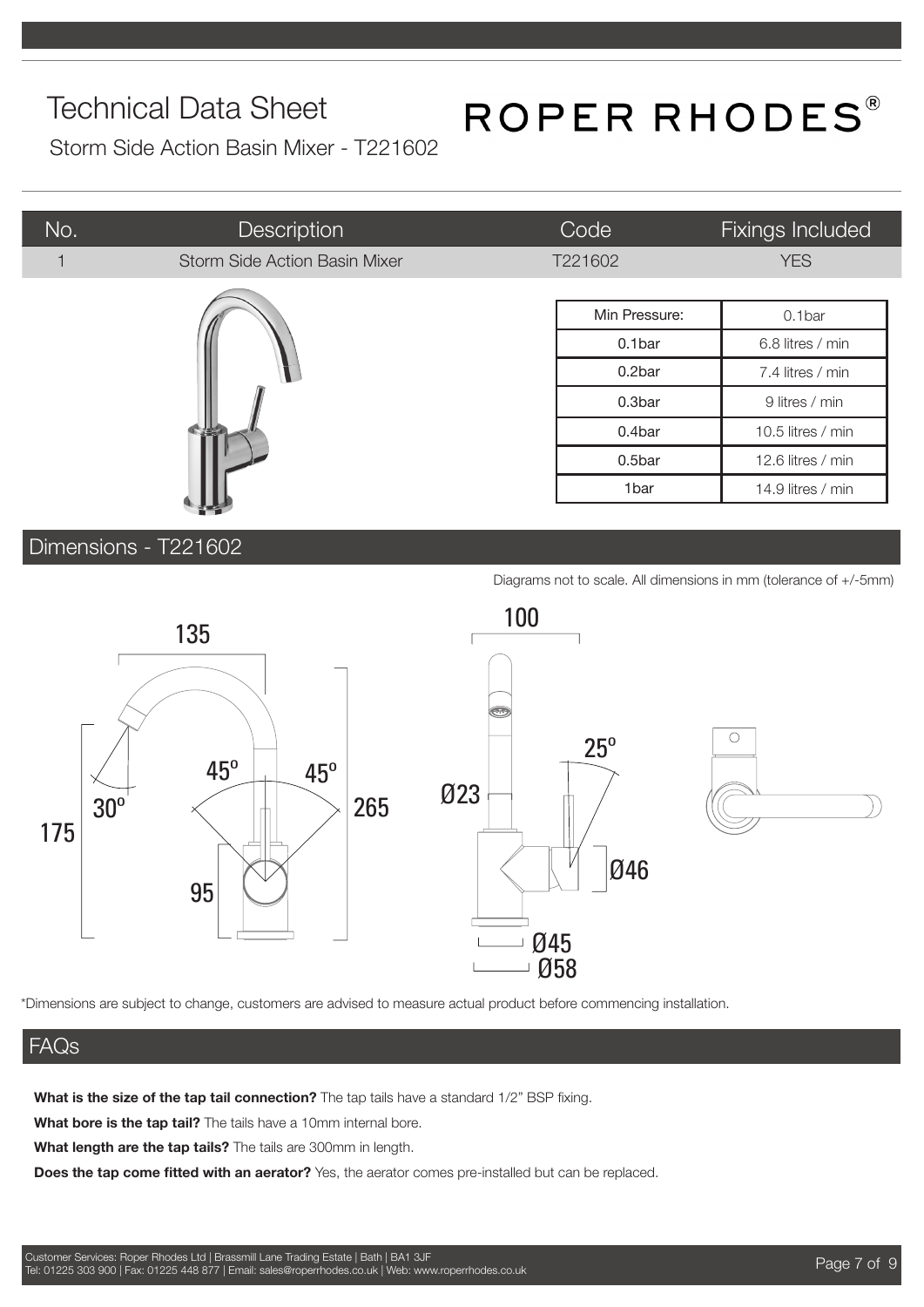# Technical Data Sheet<br>Storm Free Standing Bath Shower Mixer - T221902

| No.                  | Description                           | Code                               |               | <b>Fixings Included</b>                                           |  |
|----------------------|---------------------------------------|------------------------------------|---------------|-------------------------------------------------------------------|--|
|                      | Storm Free Standing Bath Shower Mixer | T221902                            |               | <b>YES</b>                                                        |  |
|                      |                                       |                                    |               |                                                                   |  |
|                      |                                       |                                    | Min Pressure: | 1bar                                                              |  |
|                      |                                       |                                    | 1bar          | 14.2 litres / min                                                 |  |
|                      |                                       |                                    | 2bar          | 16 litres / min                                                   |  |
|                      |                                       |                                    |               |                                                                   |  |
|                      |                                       |                                    |               |                                                                   |  |
| Dimensions - T221902 | ┯                                     |                                    |               | Diagrams not to scale. All dimensions in mm (tolerance of +/-5mm) |  |
|                      | E                                     | <b>FAQ</b>                         |               | Answer                                                            |  |
|                      | 1024                                  | Overall tap height                 |               | 1065mm                                                            |  |
|                      |                                       | Overall tap width                  |               | 180mm                                                             |  |
|                      |                                       | Height of spout exit               |               | 1025mm                                                            |  |
|                      | 1170                                  | Spout projection from body centre  |               | 228mm                                                             |  |
|                      | 740                                   | Handle projection from body centre |               | 60mm                                                              |  |
|                      |                                       | Handle center height               |               | 730mm                                                             |  |
|                      |                                       | Footprint size/Base Plate Diameter |               | 200mm                                                             |  |
|                      |                                       | Does spout rotate                  |               | Yes                                                               |  |

#### FAQs

**What is the size of the tap tail connection?** The tap tails have a standard 1/2" BSP fixing.

**What bore is the tap tail?** The tails have a 10mm internal bore.

**What length are the tap tails?** The tails are 300mm in length.